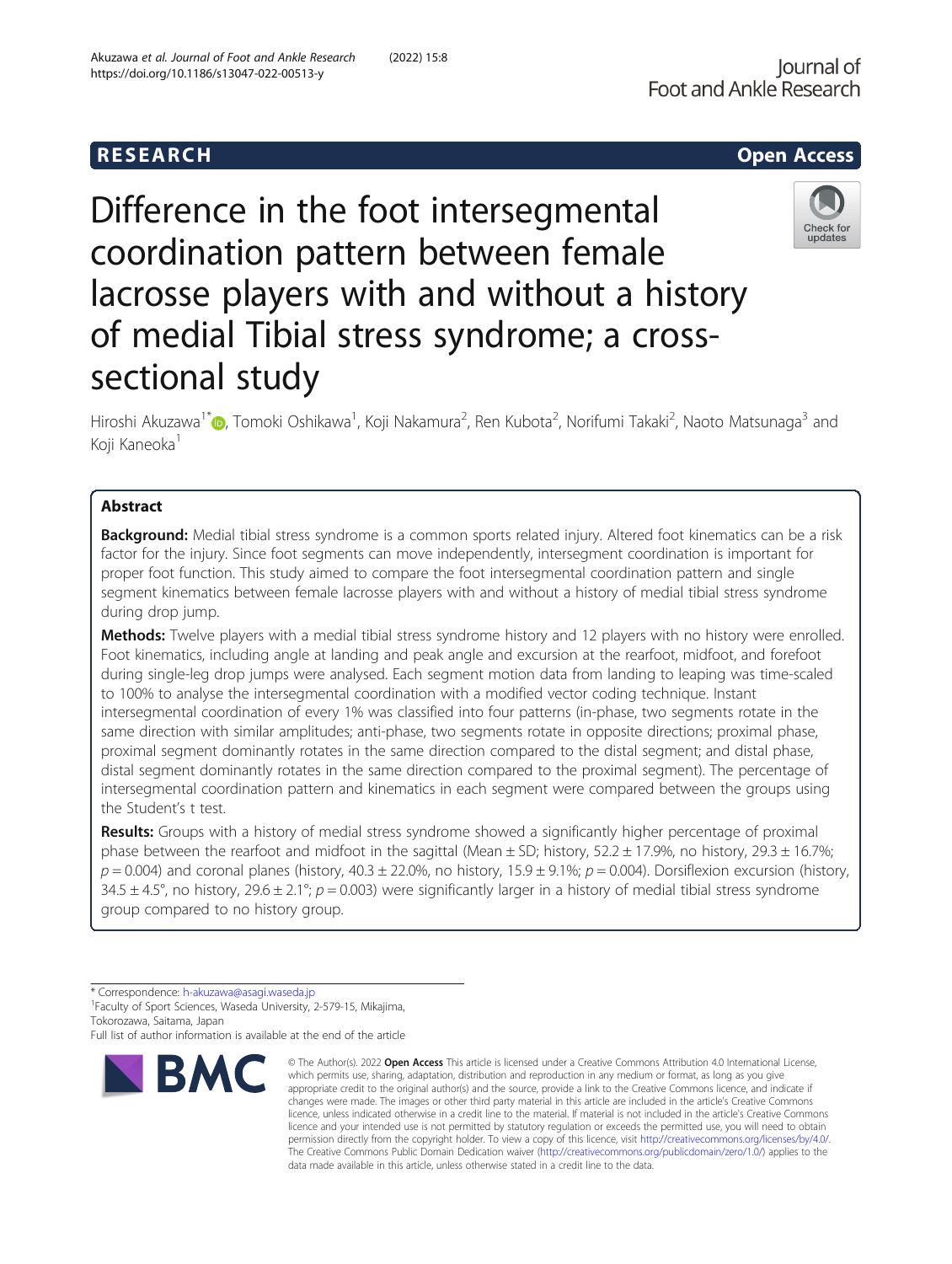Conclusions: Rearfoot dominant motion pattern relative to the midfoot may be related to medial tibial stress syndrome. Intersegmental coordination analysis may be useful for detecting abnormal foot coordination patterns. Also, stabilization for the rearfoot may be required rather than the midfoot for intervention.

Keywords: Shin splint, Modified vector coding technique, MTSS, Biomechanics

# Background

Medial tibial stress syndrome (MTSS) is one of the most common running-related injuries in athletes. A relatively high incidence rate (13.6–20.0%) has been reported in athletic populations [[1\]](#page-7-0). A previous study described that the mean recovery time to perform running training program was 105.2–117.6 days [\[2](#page-7-0)]. Because of this long recovery time, establishing an effective prevention program for MTSS is required. In order to establish a prevention program, risk factors for MTSS should be clarified. Several risk factors for MTSS have been described in much of the literature. Navicular drop is used to indicate midfoot pronation and medial longitudinal arch height [\[3](#page-7-0)], which was a common risk factor reported by several systematic reviews [[4](#page-7-0)–[6](#page-7-0)]. Another risk factor for MTSS is excessive and prolonged rearfoot pronation [\[7](#page-7-0), [8](#page-7-0)]. It is speculated that excessive motions of the foot segments lead to higher eccentric contraction level of the soleus, flexor digitorum longus, and tibialis posterior muscles, which control arch height and rearfoot motion  $[9-12]$  $[9-12]$  $[9-12]$  $[9-12]$ , and produces traction force induced longitudinal periostitis on the medial tibia [[13](#page-7-0)–[15\]](#page-7-0).

However, navicular drop test only assesses the difference in distance between the floor and the lower border of the unloaded and loaded navicular bones in static postures. Hence this test does not reflect dynamic motion of the foot during weight bearing condition. Also, rearfoot motion is only single segment motion and it does not consider relative motion between foot segments. The foot consists of several segments, such as the rearfoot, midfoot, and forefoot. Each segment individually moves, and the coordination of these intersegmental motions is fundamental to adapt the foot's shape to ground conditions. Because there are complex interactions between the segments during weight bearing activities, there is a limitation to detect abnormal motion pattern by assessing single segment motion. Accordingly, intersegmental coordination pattern analysis of the foot has been adopted  $[16–18]$  $[16–18]$  $[16–18]$  $[16–18]$ . The modified vector coding technique can represent coordinated motion patterns between the two adjacent segments [[18](#page-7-0)]. Using this technique, instant intersegmental coordination pattern between the proximal and distal segments can be classified into one of the four patterns according to the rotation direction and amplitude: (1) in-phase, the proximal and distal segments rotate in the same direction with similar amplitudes; (2) anti-phase, the proximal and distal segments rotate in opposite directions; (3) proximal phase, the proximal segment dominantly rotates compared with the distal segment; and (4) distal phase, the distal segment dominantly rotates compared with the proximal segment [\[18](#page-7-0)].

To identify the specific intersegmental coordination pattern of the foot segments, which can be a risk factor for MTSS, sports related motion should be assessed. Single-leg drop jump is one of the tasks to be employed for assessment of the sports related injuries [\[19,](#page-7-0) [20](#page-7-0)]. Because single-leg drop jump requires landing shock attenuation and force transfer to leap up again immediately after landing, this motion is similar to the motion in sports.

This study aimed to clarify the foot intersegmental coordination pattern and each segmental angle differences between female lacrosse players with and without an MTSS history during drop jump task. It is hypothesized that the players with an MTSS history showed not only different single segment motion pattern, such as excessive eversion, but also altered intersegmental coordination patterns compared with the players without an MTSS history.

#### Methods

# Study design

A cross-sectional study was conducted.

# Participants

All participants were recruited in a collegiate female lacrosse squad from July 2019 to September 2020. Selfreport regarding history of injury was collected from 56 players in the squad. Following the self-report collection, a physical therapist who has a 17-year experience in the field of musculoskeletal and sports physical therapy interviewed all players and confirmed if they met the criteria or not. MTSS history is defined by the following criteria: 1) players experienced an atraumatic occurrence of pain and tenderness in the distal twothirds of the medial tibia, which lasted at least one week; 2) pain was aggravated by running; and 3) training was limited by pain [[19\]](#page-7-0). If players had ongoing symptoms during research period, these players were excluded. No history group was defined that players who had had absence of any pain or trauma in the lower limbs, which did not disrupt their training. Twelve players with a history of MTSS and 12 players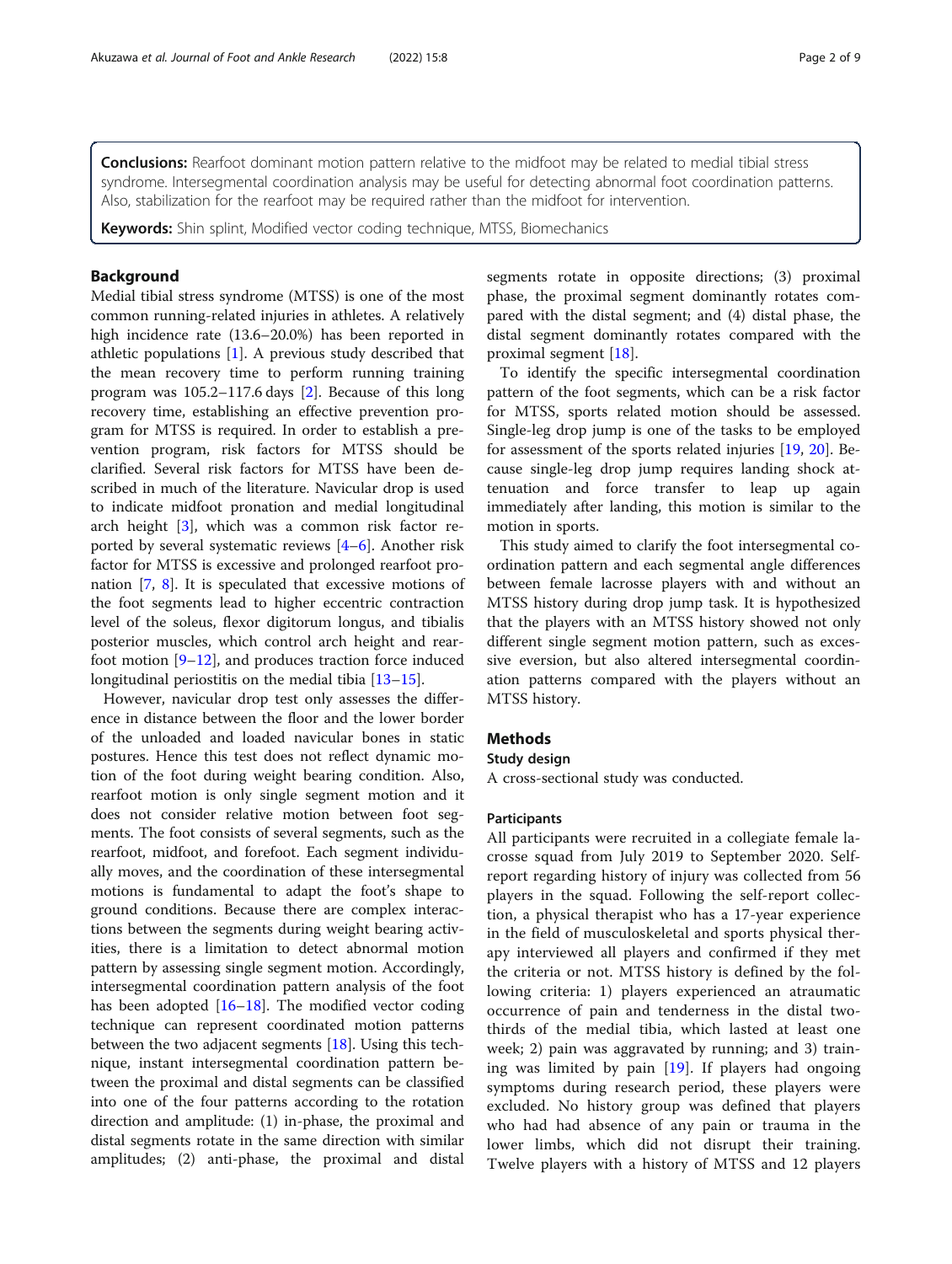without any history of leg injuries were recruited (Table 1). If players have an MTSS history in both lower limbs, with the more severe side was confirmed as the measured side. The physical therapist assessed the foot posture index 6 to rate the static foot posture in standing [\[21](#page-7-0)]. All the participants provided written informed consent prior to participation. The ethical committee of Waseda University approved this experiment (ID: 2019–082). This study was conducted in accordance with the Declaration of Helsinki.

## Three dimensional assessment

Three dimensional assessments were performed at the University's laboratory. Twelve and four reflective markers were attached to the anatomical landmarks of the foot and shank, respectively, according to the Rizzoli Foot Model (RFM) [\[22](#page-7-0)]. Eight infrared cameras (Oqus; QUALIYSIS, Göteborg, Sweden) were set to collect marker trajectories on the foot and shank. Double-leg standing posture for 5 s was recorded to normalize the angles during the drop jump. Then, the players were instructed to perform a single-leg drop jump from a 30 cm box. Sufficient practice was allowed for the players to be familiar with the task before the measurement. Verbal instruction was provided to the players that they drop off the box and leap up vertically as high as possible immediately after landing. All the participants showed forefoot contact during drop jump. A force plate (Kistler, Winterthur, Switzerland) was set in front of the box to determine the landing and take-off timings. Three successful drop jumps were recorded at a sampling rate of 200 Hz [\[23](#page-7-0)]. A successful trial was defined when players landed again on the force plate, and all marker trajectories and force plate data were collected.

# Data processing

The segment angle data from the trials was synchronized to the force plate data. The ground reaction force data were filtered with a low-pass filter at 12 Hz [\[24](#page-7-0)]. A vertical component of the ground reaction force  $> 10$  N was defined as the point of landing on the force plate [\[25](#page-7-0)]. The point at which the force became < 10 N after the landing was defined as the point of leaping. The segment angle data were analyzed using the Visual 3D software

|  |  | Table 1 Participant characteristics |
|--|--|-------------------------------------|
|--|--|-------------------------------------|

(C-motion Inc., Maryland, USA). Three-dimensional (3D) marker trajectories were filtered using a fourthorder Butterworth low-pass filter with a 6-Hz cut-off frequency [[26\]](#page-7-0). The shank, rearfoot, midfoot, and forefoot segments were created according to the RFM [\[22](#page-7-0)]. Orientations of X-axis pointing forward, Y-axis pointing upward, and Z-axis pointing to the right according to a standardization proposal [[27](#page-7-0)]. A Cardan sequence (Z-X-Y, representing dorsi-plantar flexion, eversion-inversion, and abduction-adduction) was used to calculate relative angles between segments. A positive value represents dorsiflexion, eversion, and abduction and a negative value means plantar flexion, inversion, and adduction. Three-dimensional rearfoot segment rotation relative to the shank was defined as rearfoot motion. Threedimensional midfoot segment rotation relative to the rearfoot was defined as midfoot motion. Moreover, three-dimensional forefoot segment rotation relative to the midfoot was defined as forefoot motion. The segment angles of the rearfoot, midfoot, and forefoot were calculated. Since the segment motion in the transverse plane was relatively small, only the sagittal and coronal plane motions were calculated. The segment angles were normalized to the static double-leg standing posture. The segment angles at landing and peak angles from landing to leaping were reported. Segment excursion was measured as the difference between the angle at the landing and peak angle in the sagittal and coronal planes. Also, the segment angle data from landing to leaping in each trial were time-scaled to 100% for intersegmental coordination analysis.

#### Repeatability assessment

Four players (one in the MTSS history group and three in the no history group) participated in the assessment for measurement repeatability. Repeated measurement was conducted more than a month after the first measurement. In order to assess the similarity of averaged kinematic waveforms of the foot segments acquired by two measurements, the coefficient of multiple correlation (CMC) was employed [[28,](#page-7-0) [29\]](#page-8-0). The kinematic data from 4 participants were employed for repeatability analysis. The CMC value of 1 means perfect match and undefined value indicates dissimilar waveforms [[29\]](#page-8-0).

|                                          | MTSS history $(n = 12)$ | No history ( $n = 12$ ) | P value |
|------------------------------------------|-------------------------|-------------------------|---------|
| Age, y <sup>a</sup>                      | $19.9 \pm 1.4$          | $20.9 \pm 1.2$          | 0.05    |
| Height, cm <sup>a</sup>                  | $161.6 \pm 4.2$         | $160.5 \pm 5.2$         | 0.61    |
| Weight, kg <sup>a</sup>                  | $53.6 \pm 3.4$          | $55.7 \pm 6.3$          | 0.34    |
| Measured Foot <sup>b</sup> (Right/ Left) | 8/4                     | 8/4                     |         |
| Foot Posture index 6 <sup>a</sup>        | $1.3 \pm 1.0$           | $2.5 + 2.4$             | 0.15    |
| $     -$<br>$2x + 1$                     |                         |                         |         |

<sup>a</sup>Values are mean ± SD, <sup>b</sup>Values are n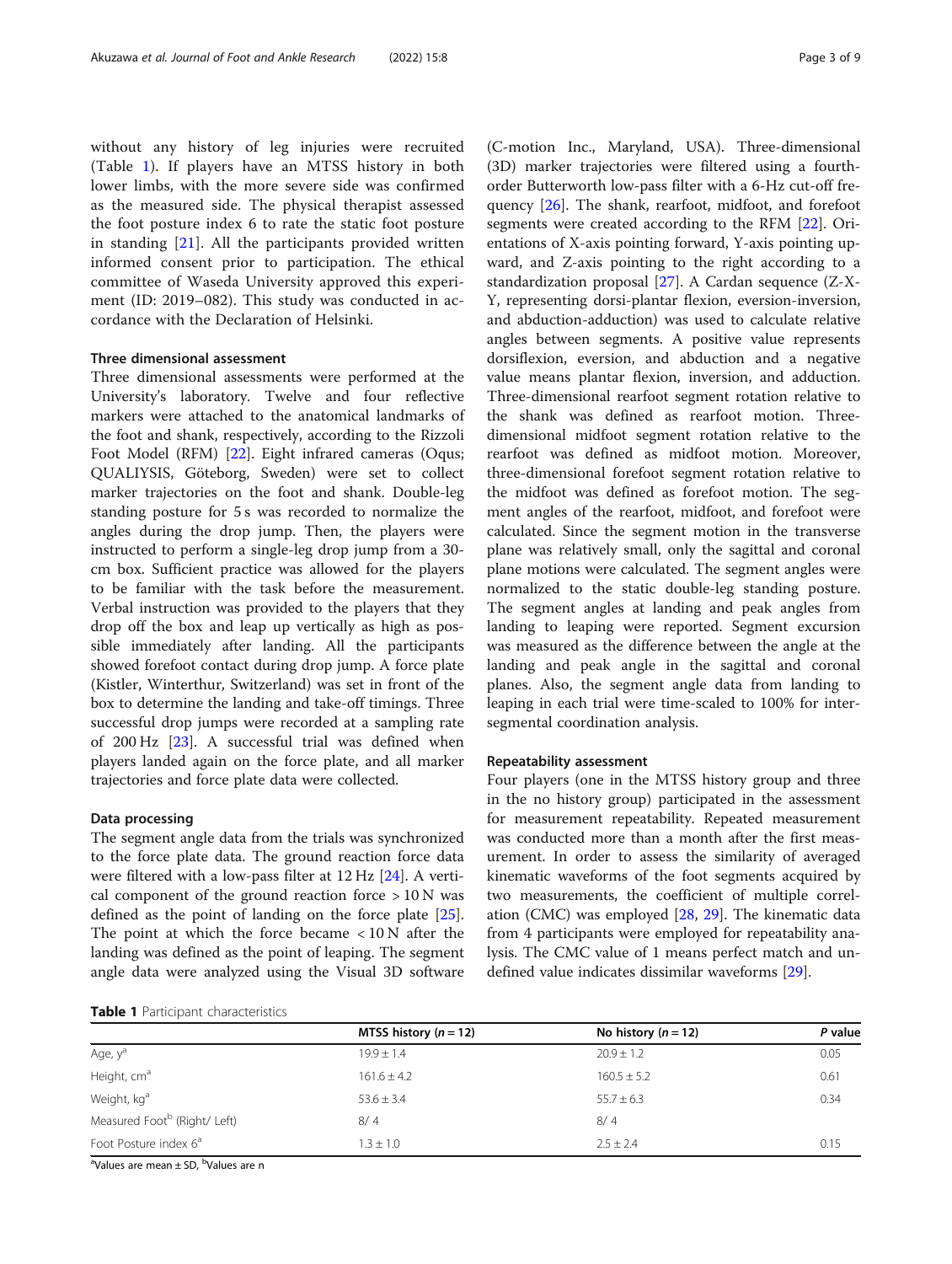#### Intersegmental coordination analysis

To calculate intersegmental coordination, the modified vector coding technique was utilized [\[17](#page-7-0), [18](#page-7-0)]. A coupling angle  $(y_i)$  for each instant (i) during the normalized single-leg drop jump task was calculated by this technique to quantify intersegmental coordination according to Eqs.  $(1)$  and  $(2)$   $[26]$ .

$$
\gamma_{i} = Atan\left(\frac{\theta_{D(i+1)} - \theta_{Di}}{\theta_{P(i+1)} - \theta_{pi}}\right) \frac{180}{\pi} \text{ if } \theta_{P(i+1)} - \theta_{pi} > 0 \qquad (1)
$$
  

$$
\gamma_{i} = Atan\left(\frac{\theta_{D(i+1)} - \theta_{Di}}{\theta_{P(i+1)} - \theta_{pi}}\right) \frac{180}{\pi} + 180 \text{ if } \theta_{P(i+1)} - \theta_{pi} < 0 \qquad (2)
$$

Coupling angle  $(y_i)$  was calculated to show a value of  $0-360^\circ$  according to Eq. (3).

$$
\gamma_i = \begin{cases} \gamma_i + 360 & \text{if } \gamma_i < 0\\ \gamma_i & \text{if } \gamma_i \ge 0 \end{cases}
$$
 (3)

The mean coupling angle  $(y_i)$  of three trials was calculated using circular statistics of Eqs. (4) and (5).

$$
\overline{x}_i = \frac{1}{n} \sum_{i=1}^n \cos \gamma_i \tag{4}
$$

$$
\overline{y}_i = \frac{1}{n} \sum_{i=1}^n \sin \gamma_i \tag{5}
$$

The following conditions (6) were applied to calculate the mean coupling angle  $(y_i)$  of 0–360°.

$$
\overline{y}_i = \begin{cases}\n\text{Atan}\left(\frac{\overline{y}_i}{\overline{x}_i}\right) \frac{180}{\pi} & \text{if } x_i > 0, y_i > 0 \\
\text{Atan}\left(\frac{\overline{y}_i}{\overline{x}_i}\right) \frac{180}{\pi} + 180 & \text{if } x_i < 0 \\
\text{Atan}\left(\frac{\overline{y}_i}{\overline{x}_i}\right) \frac{180}{\pi} + 360 & \text{if } x_i > 0, y_i < 0\n\end{cases}
$$
\n(7)

Instant intersegmental coordination patterns were categorized into one of four patterns according to mean coupling angle  $(\overline{\gamma}_i)$ : (1) in-phase (22.5  $\leq \overline{\gamma}_i$  < 67.5, 202.5  $\leq \overline{\gamma}_i$  < 247.5); (2) anti-phase (112.5  $\leq \overline{\gamma}_i$  < 157.5, 292.5  $\leq$  $\overline{\gamma}_i$  < 337.5); (3) proximal phase (0  $\leq \overline{\gamma}_i$  < 22.5, 157.5  $\leq \overline{\gamma}_i$  $\langle 202.5, 337.5 \leq \overline{\gamma}_i \leq 360$ ); and (4) distal phase (67.5  $\leq \overline{\gamma}_i$  $<$  122.5, 247.5  $\leq \overline{\gamma}_i$  < 292.5) [\[18](#page-7-0)]. The percentage of each pattern in sagittal and coronal planes were calculated for each foot.

#### Sample size calculation

Statistical power analysis was conducted with the G\*power version 3.1 (Heinrich-Heine Universität, Germany). Because there was no previous data which compared intersegmental coordination pattern

difference between athletes with and without MTSS history, results from this study were used for a priori power analysis. Minimum sample size was calculated with obtained effect size of 1.13, which was the minimum value among intersegmental coordination pattern comparison with significant difference, significance level of 0.05 and power level of 0.8. If sufficient number of participants was not achieved with the measured intersegmental coordination pattern data, further participant recruitment and measurements were planned.

#### Statistical analysis

The SPSS Statistics version 26.0 (IBM, USA) was used for statistical comparison between groups. The Shapiro-Wilk and Levene tests were used to confirm the normal and equal data distributions, respectively. For group comparison in demographic data, foot posture index 6, peak angles, excursion, and percentage of each intersegmental pattern between the rearfoot and midfoot and the midfoot and forefoot in the sagittal and coronal planes, the Student's t-test, Welch's t-test, or Mann-Whitney U test were employed depending on the normal and equal distributions. The Cohen's d was employed to calculate the effect size (ES) for group comparison (ES: small, 0.2–0.5; medium, 0.5–0.8; larger, more than 0.8) [[30\]](#page-8-0). The  $\alpha$  level was set at 0.05.

#### Results

Statistical power analysis showed that 11 was the minimum sample size for each group. Therefore, further recruitment and measurement was not conducted. There were no significant differences in any demographic data and foot posture index 6 between groups. Repeatability analysis for kinematic waveform showed excellent repeatability for the sagittal plane motions (CMC: rearfoot, 0.97; midfoot, 0.98; forefoot; 0.91) and excellent to good repeatability for the coronal plane motions (CMC: rearfoot, 0.92; midfoot, 0.83; forefoot; 0.89).

Figure [1](#page-4-0) shows the averaged waveform of the rearfoot, midfoot, and forefoot segment angles from landing to leaping during drop jump task in the MTSS history and no history groups. In comparison of percentage of intersegmental coordination patterns between groups (Fig. [2](#page-4-0) and Table [2\)](#page-5-0), percentage of in-phase between the rearfoot and midfoot was significantly lower in the MTSS history group compared with the no history group in the sagittal  $(41.4 \pm 16.9\% \text{ vs. } 65.4 \pm 16.9\% \text{, } P = 0.002, \text{ ES} =$ 1.42) and coronal planes  $(40.5 \pm 13.6\% \text{ vs. } 58.3 \pm 17.5\%$ ,  $P = 0.011$ , ES = 1.13). Percentage of proximal phase between the rearfoot and midfoot was significantly higher in the MTSS history group compared with the no history group in the sagittal  $(52.2 \pm 17.9\% \text{ vs. } 29.3 \pm 16.7\%$ ,  $P = 0.004$ , ES = 1.32) and coronal planes  $(40.3 \pm 22.0\% \text{ vs.})$  $15.9 \pm 9.1\%,$   $P = 0.004,$   $ES = 1.45$ ). No significant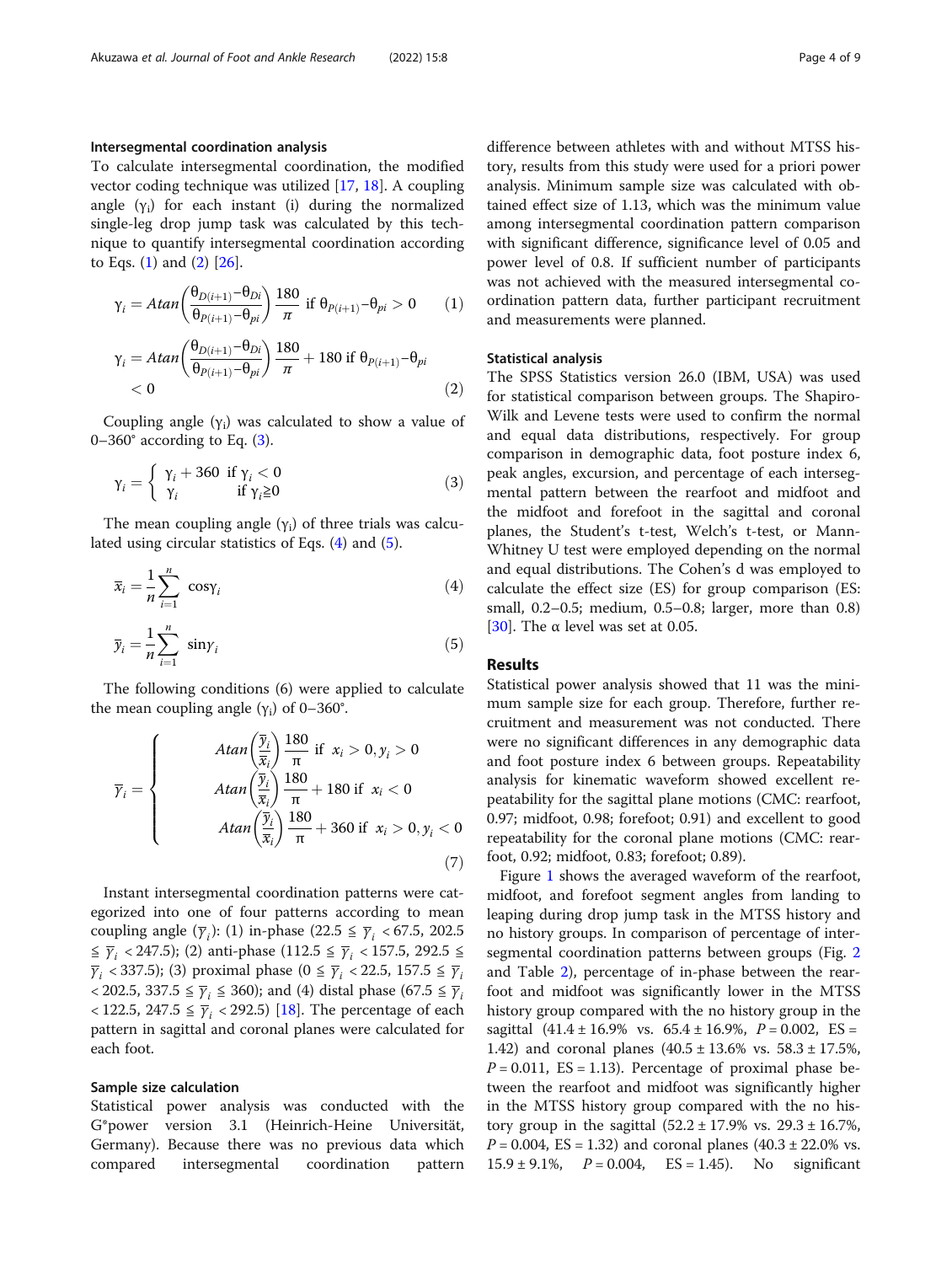<span id="page-4-0"></span>

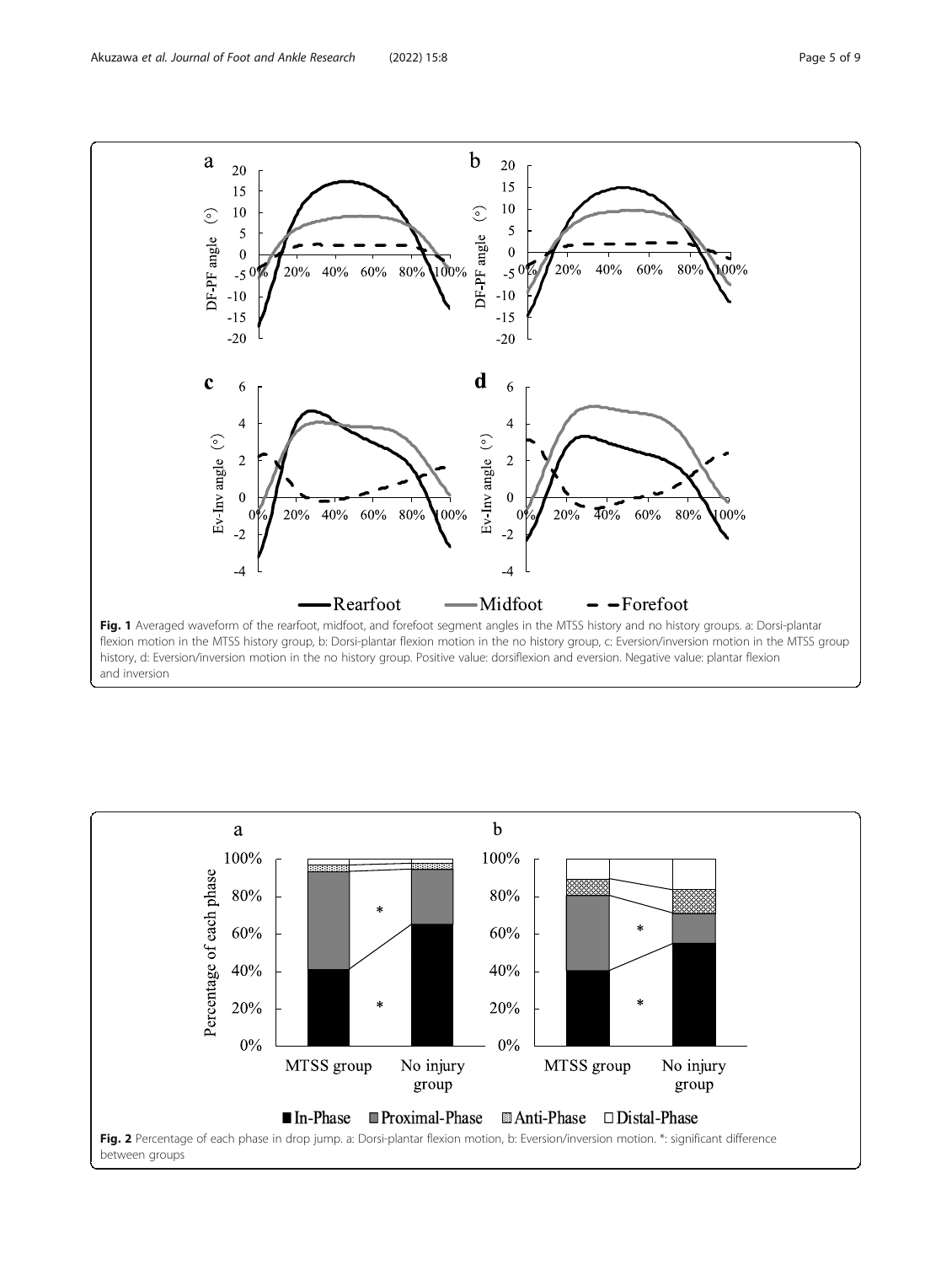<span id="page-5-0"></span>Table 2 Percentage of inter-segment coordination pattern comparisons between groups

| <b>Patterns</b> | Inter-segments | <b>Motions</b> | <b>MTSShistory<sup>a</sup></b> | Nohistory <sup>a</sup> | P value  | 95% CI            | Effectsize |
|-----------------|----------------|----------------|--------------------------------|------------------------|----------|-------------------|------------|
| In-phase        | Rear-mid       | DF-PF          | $41.4 \pm 16.9$                | $65.4 \pm 16.9$        | $*0.002$ | $-38.3$ to $-9.7$ | 1.42       |
|                 |                | Ev-Inv         | $40.5 \pm 13.6$                | $58.3 \pm 17.5$        | $*0.011$ | $-31$ to $-4.5$   | 1.13       |
|                 | Mid-fore       | DF-PF          | $28.9 \pm 20.5$                | $22.8 \pm 18.5$        | 0.453    | $-10.4$ to 22.6   | 0.31       |
|                 |                | Ev-Inv         | $13.9 \pm 9.3$                 | $8.3 \pm 5.5$          | 0.086    | $-0.9$ to 12      | 0.73       |
| Anti-phase      | Rear-mid       | DF-PF          | $3.4 \pm 2.6$                  | $3.1 \pm 1.5$          | 0.702    | $-1.5$ to 2.1     | 0.16       |
|                 |                | Ev-Inv         | $8.9 \pm 6.9$                  | $9.8 \pm 6.6$          | 0.744    | $-6.7$ to 4.8     | 0.14       |
|                 | Mid-fore       | DF-PF          | $9.6 \pm 9.1$                  | $8.9 \pm 6.4$          | 0.837    | $-6$ to 7.3       | 0.09       |
|                 |                | Ev-Inv         | $38.3 \pm 19.2$                | $50.9 \pm 15.8$        | 0.091    | $-27.5$ to 2.2    | 0.72       |
| Proximalphase   | Rear-mid       | DF-PF          | $52.2 \pm 17.9$                | $29.3 \pm 16.7$        | $*0.004$ | 8.2 to 37.5       | 1.32       |
|                 |                | Ev-Inv         | $40.3 \pm 22.0$                | $15.9 \pm 9.1$         | $*0.004$ | 10.2 to 38.6      | 1.45       |
|                 | Mid-fore       | DF-PF          | $58.4 \pm 18.5$                | $63.1 \pm 17.9$        | 0.537    | $-20.1$ to 10.7   | 0.26       |
|                 |                | Ev-Inv         | $31.3 \pm 22.8$                | $29.3 \pm 15$          | 0.794    | $-14.3$ to 18.4   | 0.11       |
| Distalphase     | Rear-mid       | DF-PF          | $3.0 \pm 2.3$                  | $2.1 \pm 1.6$          | 0.265    | $-0.7$ to 2.6     | 0.47       |
|                 |                | Ev-Inv         | $10.3 \pm 11.4$                | $15.8 \pm 8.8$         | 0.194    | $-14.2$ to 3.1    | 0.55       |
|                 | Mid-fore       | DF-PF          | $3.1 \pm 3.2$                  | $5.1 \pm 4.8$          | 0.24     | $-5.4$ to 1.4     | 0.49       |
|                 |                | Ev-Inv         | $16.5 \pm 12$                  | $11.4 \pm 5.6$         | 0.199    | $-2.9$ to 13      | 0.54       |

Abbrebiation: DF-PF Dorsiflexion- plantar flexion, Ev-Inv, Eversion- Inversion

<sup>a</sup>Valuses are mean  $\pm$  SD, \*Significant differences between groups

differences were seen between groups for percentage of anti-phase and distal phase. Furthermore, there were no significant differences between groups for percentage of any phases between the midfoot and forefoot in the sagittal and coronal planes.

Regarding peak angles and excursions, group comparisons are shown in Table 3. The MTSS history group showed significantly larger peak angle  $(17.7 \pm 2.4^{\circ} \text{ vs.}$  $15.0 \pm 2.7^{\circ}$ ,  $P = 0.019$ ,  $ES = 1.03$ ) and excursion  $(34.5 \pm 1.03)$ 4.5° vs. 29.6 ± 2.1°,  $P = 0.003$ ,  $ES = 1.38$ ) of rearfoot dorsi-

plantar flexion compared with the no history group. In contrast, the MTSS history group demonstrated significantly smaller midfoot dorsi-plantar flexion  $(15.4 \pm 3.7^\circ$ vs.  $19.1 \pm 3.8^{\circ}$ ,  $P = 0.024$ ,  $ES = 0.99$ ) and forefoot eversion/inversion excursion  $(2.8 \pm 1.1^{\circ} \text{ vs. } 3.7 \pm 1.0^{\circ}, P =$ 0.011,  $ES = 1.13$ ) than those in the no history group.

# Discussion

This is the first study which identified the intersegmental coordination difference between athletes with and

|  |  |  |  | Table 3 Segment angle (in degree) comparisons between groups |  |  |
|--|--|--|--|--------------------------------------------------------------|--|--|
|--|--|--|--|--------------------------------------------------------------|--|--|

|            | <b>Segments</b> | <b>Motions</b> | <b>MTSShistory<sup>a</sup></b> | Nohistory <sup>a</sup> | P value  | 95% CI           | Effectsize |
|------------|-----------------|----------------|--------------------------------|------------------------|----------|------------------|------------|
| Peak angle | Rearfoot        | DF             | $17.7 \pm 2.4$                 | $15.0 \pm 2.7$         | $*0.019$ | 0.5 to 4.8       | 1.03       |
|            |                 | Ev             | $5.1 \pm 2.6$                  | $3.9 \pm 4.1$          | 0.393    | $-1.7$ to 4.1    | 0.36       |
|            | Midfoot         | DF             | $9.7 \pm 2.9$                  | $9.9 \pm 2.6$          | 0.817    | $-2.6$ to 2.1    | 0.1        |
|            |                 | Ev             | $4.6 \pm 1.8$                  | $5.4 \pm 3.1$          | 0.434    | $-3$ to 1.3      | 0.33       |
|            | Forefoot        | DF             | $2.8 \pm 1.3$                  | $2.9 \pm 1.1$          | 0.836    | $-1.1$ to 0.9    | 0.09       |
|            |                 | Inv            | $0.6 \pm 1$                    | $0.8 \pm 1.2$          | 0.775    | $-0.8$ to 1.1    | 0.12       |
| Excursion  | Rearfoot        | DF-PF          | $34.5 \pm 4.5$                 | $29.6 \pm 2.1$         | $*0.003$ | 1.9 to 7.9       | 1.38       |
|            |                 | Ev-Inv         | $8.3 \pm 2.9$                  | $6.2 \pm 2.1$          | 0.059    | $-0.1$ to 4.2    | 0.81       |
|            | Midfoot         | DF-PF          | $15.4 \pm 3.7$                 | $19.1 \pm 3.8$         | $*0.024$ | $-6.9$ to $-0.5$ | 0.99       |
|            |                 | Ev-Inv         | $5.2 \pm 2.4$                  | $6.1 \pm 1.6$          | 0.287    | $-2.7$ to 0.8    | 0.45       |
|            | Forefoot        | DF-PF          | $6.0 \pm 2.4$                  | $5.9 \pm 2.1$          | 0.913    | $-1.8$ to 2      | 0.05       |
|            |                 | Ev-Inv         | $2.8 \pm 1.1$                  | $3.9 \pm 0.8$          | $*0.011$ | 0.3 to 1.9       | 1.13       |

Abbrebiation: DF dorsiflexion, PF plantar flexion, Ev eversion, Inv inversion

 $\textsuperscript{a}$ Valuses are mean  $\pm$  SD, \*Significant differences between groups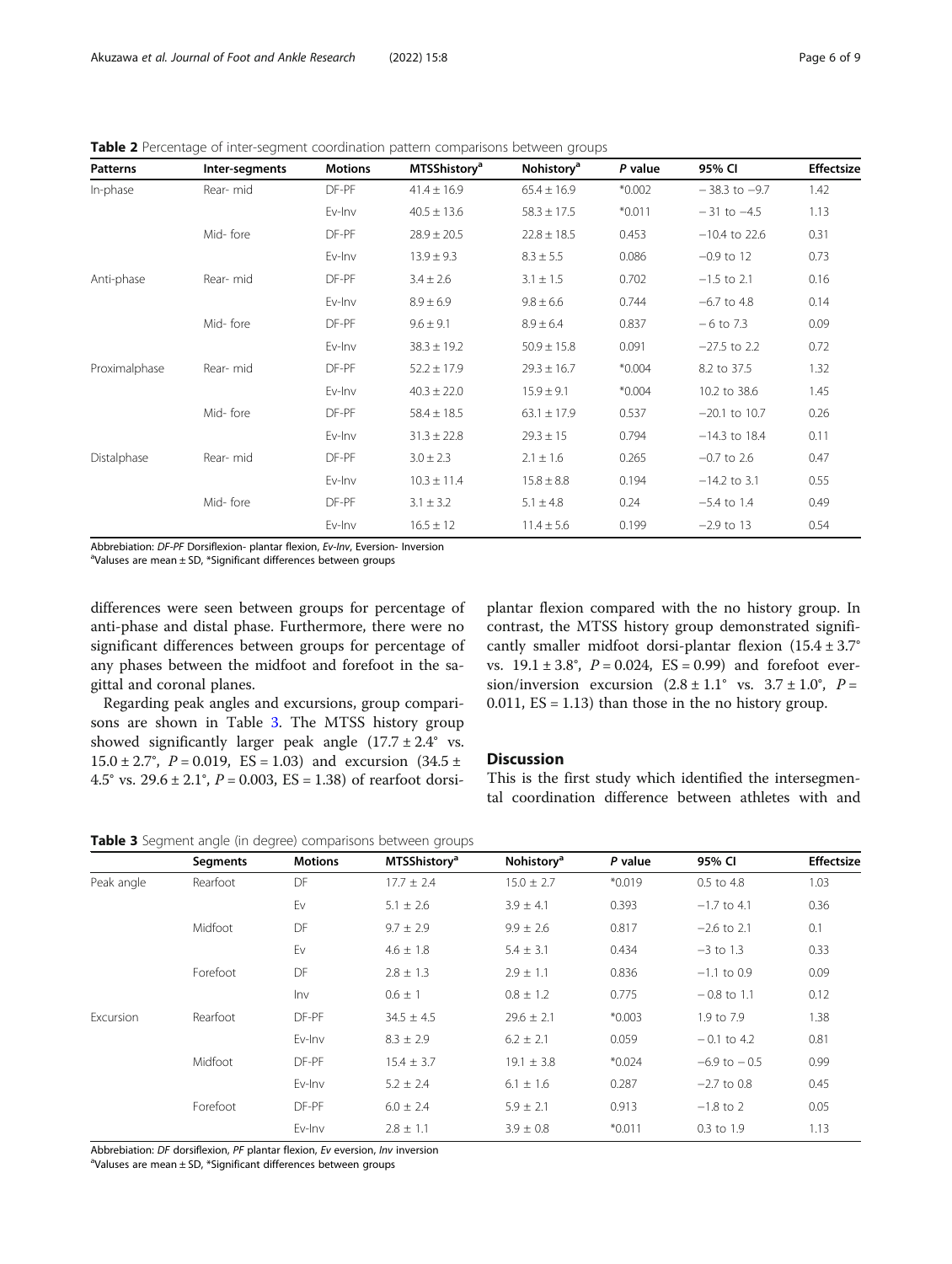without MTSS history. As it was hypothesized that not only single segment motion but also intersegmental coordination showed significant difference between groups. The no history group showed that approximately 60% of intersegmental coordination patterns in the sagittal and coronal planes between the rearfoot and midfoot were in-phase, which the rearfoot and midfoot rotate toward same direction with similar amplitude [\[17](#page-7-0)]. However, segment motions dominantly occurred in the rearfoot compared with the midfoot in the MTSS history group (52% in sagittal plane and 40% in coronal plane).

There are two possible reasons which lead to the rearfoot dominant motion compared with the midfoot in the MTSS history group; the rearfoot motion was excessive or the midfoot motion was restricted. Excursions in sagittal plane were significantly higher in the rearfoot and lower in the midfoot in sagittal plane in the MTSS history group. This means that both excessive rearfoot and insufficient midfoot motions might be related to the rearfoot dominant motion in sagittal plane in the MTSS history group. These can be important findings because coronal plane alignment and motion abnormalities have been mainly reported as risk factor for MTSS by previous studies  $[4, 5, 8]$  $[4, 5, 8]$  $[4, 5, 8]$  $[4, 5, 8]$  $[4, 5, 8]$  $[4, 5, 8]$ . Because this study employed singleleg drop jump, which required larger ranges of motion in each segment compared to running or walking tasks, this may have highlighted different kinematic in the sagittal plane between the groups. The results differ from the hypothesis, the single segment angles in the coronal plane did not show any difference in the rearfoot and midfoot. This indicates that amount of motion in the rearfoot and midfoot in the coronal plane was similar; however, coordinated motion between the rearfoot and midfoot were different between groups. Taken together, not only instant single segment kinematic data, such as peak angle, but also coordination pattern in coronal plane throughout the task should be assessed to detect abnormal kinematics in MTSS patients.

Navicular drop have been considered as risk factors for MTSS and therapists often try to prevent from lowering navicular height by using insoles or taping for treatment and prevention  $[4-6, 31]$  $[4-6, 31]$  $[4-6, 31]$  $[4-6, 31]$  $[4-6, 31]$  $[4-6, 31]$ . However, this study indicates that the rearfoot motion should be stabilized rather than the midfoot or the midfoot motion should be facilitated to correct coordination between segments. Insoles or taping may lead to too much restriction for the midfoot motion. A systematic review revealed that prior use of orthotics was one of risk factors for MTSS [[4\]](#page-7-0). Use of insoles or taping may result in increased rearfoot motion as a compensation. Rearfoot motion is controlled by the calf muscles, including the gastrocnemius, soleus, tibialis posterior, tibialis anterior, flexor digitorum longus, and flexor hallucis longus [[9](#page-7-0)–[11\]](#page-7-0). One of the possible causes of MTSS is traction force induced longitudinal periostitis produced by the soleus, flexor digitorum longus, and tibialis posterior [[13](#page-7-0)–[15](#page-7-0)]. It is speculated that excessive motion of the rearfoot leads to higher eccentric contraction level of these muscles and produces higher stress on the medial tibia. A previous study showed that running for 30 min increased the tibialis posterior and flexor digitorum longus stiffness [\[32](#page-8-0)]. Also, runners with an MTSS history demonstrated higher tibialis posterior and flexor digitorum longus stiffness than that in no MTSS history [\[33](#page-8-0)]. Rearfoot dominant pattern may increase eccentric muscle contraction and traction force to the medial border of the tibia and related to MTSS. Thus, the midfoot support with insoles or taping should be carefully provided not to excessively restrict the midfoot motion. In addition, strengthening training for the extrinsic and intrinsic foot muscles, which have important function to control each foot segmental motion, may be important for dynamic intersegmental support [\[9](#page-7-0)–[12,](#page-7-0) [34](#page-8-0)]. A previous study showed that there was a positive correlation between muscle activity level of the tibialis posterior and percentage of in-phase between rearfoot and midfoot in singleleg drop jump task [[35\]](#page-8-0).

There are some limitations in this study. Firstly, this study is a cross-sectional study which cannot identify MTSS risk factor. This study could only present feature of intersegmental coordination pattern of the foot for female lacrosse players with MTSS history. Secondly, since the participants in this study were only female lacrosse players, it is unclear whether same results can be seen in male athletes. Thirdly, because reflective markers were attached on the skin, skin motion artefact can influence the measurement reliability  $[36]$  $[36]$  $[36]$ . Even though repeatability of the measurements was good to excellent in this study, it should be carefully understood that these results did not present joint motions. Finally, this study measured barefoot motion because it is difficult to measure segmental foot motions with wearing a footwear. Care must be taken that footwear may influence on the foot kinematics. However, we believe that motion in barefoot most represents individual motion pattern.

### **Conclusions**

The MTSS history group showed significantly higher percentage of proximal phase between the rearfoot and midfoot in the sagittal and coronal plane motions. This indicates that the MTSS history group demonstrated rearfoot dominant motion pattern. There is a possibility that the rearfoot should be stabilized rather than the midfoot and intersegment coordination should be corrected for the treatment or prevention of MTSS. Further prospective study is required to detect whether intersegmental coordination difference can be an MTSS risk factor.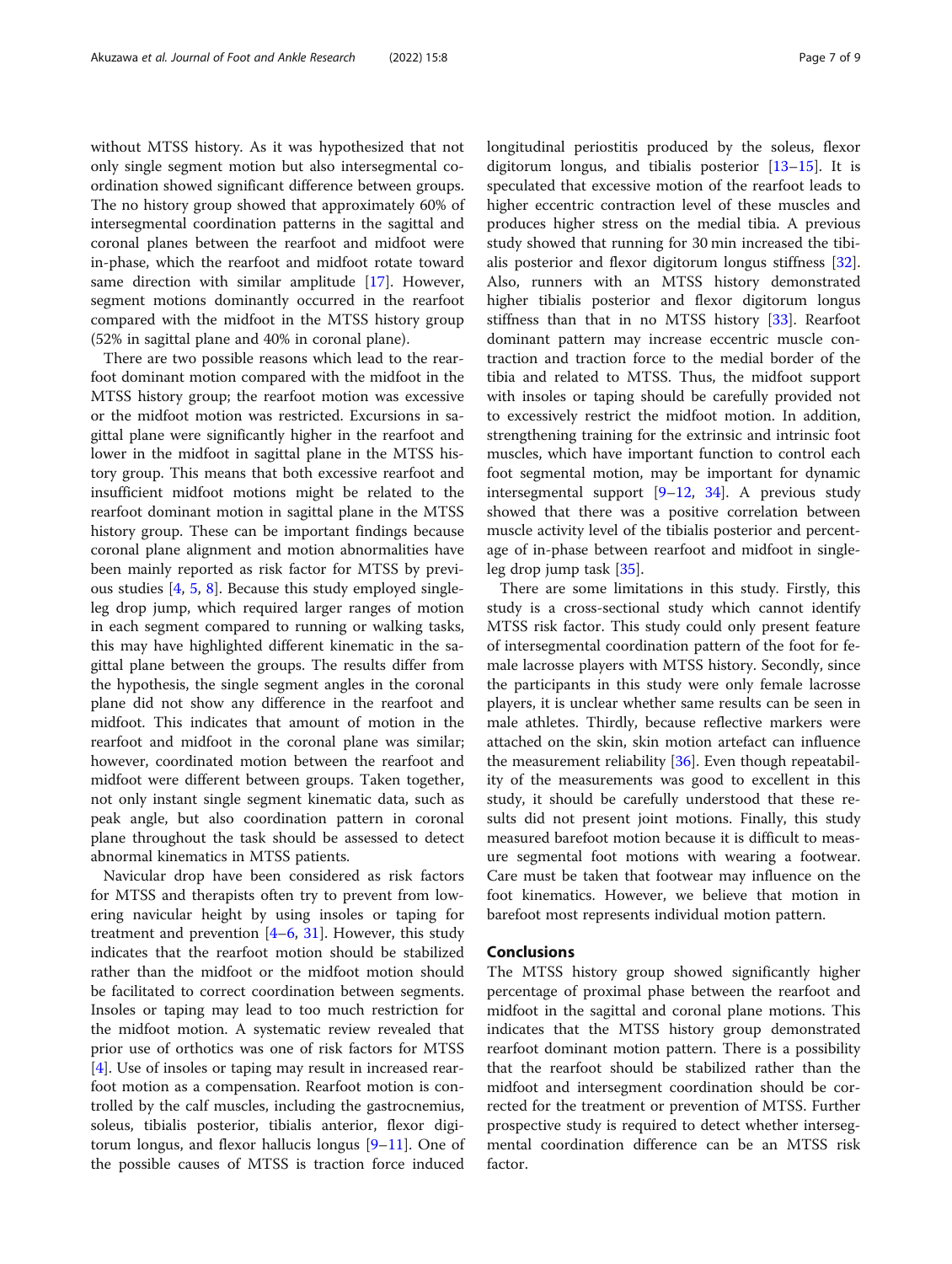#### <span id="page-7-0"></span>Abbreviations

MTSS: Medial tibial stress syndromeCMCCoefficient of multiple correlation

#### Acknowledgements

We would like to thank Editage for English proofreading.

#### Authors' contributions

HA, TO, and KK contributed to the study design, data collection, data analysis, interpretation of results and writing manuscript. KN, RK, NT, NM contributed to data collection and data analysis. All authors approved to submit the manuscript and agreed to all aspects of the work.

#### Funding

This study was supported by KAKENHI (19121623).

#### Availability of data and materials

The datasets used and/or analysed during the current study are available from the corresponding author on reasonable request.

#### **Declarations**

#### Consent to publication

Not applicable.

#### Ethics approval and consent to participate

The ethical committee of Waseda University approved study protocols (ID: 2019–082). All the participants provided written informed consent prior to participating.

#### Competing interests

The authors, Hiroshi Akuzawa, Tomoki Oshikawa, Koji Nakamura, Ren Kubota, Norifumi Takaki, Naoto Matsunaga, and Koji Kaneoka, declare that they have no competing of interests.

#### Author details

<sup>1</sup> Faculty of Sport Sciences, Waseda University, 2-579-15, Mikajima, Tokorozawa, Saitama, Japan. <sup>2</sup>Graduate School of Sport Sciences, Waseda University, 2-579-15, Mikajima, Tokorozawa, Saitama, Japan. <sup>3</sup>General Education Core Curriculum Division, Seigakuin University, 1-1, Tosaki, Ageo, Saitama, Japan.

#### Received: 2 May 2021 Accepted: 23 January 2022 Published online: 31 January 2022

#### References

- 1. Lopes AD, Hespanhol Junior LC, Yeung SS, Costa LO. What are the main running-related musculoskeletal injuries? Syst Rev Sports Med. 2012;42(10): 891–905. <https://doi.org/10.2165/11631170-000000000-00000>.
- 2. Moen MH, Holtslag L, Bakker E, Barten C, Weir A, Tol JL, et al. The treatment of medial tibial stress syndrome in athletes; a randomized clinical trial. Sports Med Arthrosc Rehabil Ther Technol. 2012;4(1):12. [https://doi.org/10.11](https://doi.org/10.1186/1758-2555-4-12) [86/1758-2555-4-12.](https://doi.org/10.1186/1758-2555-4-12)
- 3. Reshef N, Guelich DR. Medial tibial stress syndrome. Clin Sports Med. 2012; 31(2):273–90. <https://doi.org/10.1016/j.csm.2011.09.008>.
- 4. Newman P, Witchalls J, Waddington G, Adams R. Risk factors associated with medial tibial stress syndrome in runners: a systematic review and meta-analysis. Open Access J Sports Med. 2013;4:229–41. [https://doi.org/1](https://doi.org/10.2147/OAJSM.S39331) [0.2147/OAJSM.S39331](https://doi.org/10.2147/OAJSM.S39331).
- 5. Hamstra-Wright KL, Bliven KC, Bay C. Risk factors for medial tibial stress syndrome in physically active individuals such as runners and military personnel: a systematic review and meta-analysis. Br J Sports Med. 2015; 49(6):362–9. <https://doi.org/10.1136/bjsports-2014-093462>.
- 6. Moen MH, Bongers T, Bakker EW, Zimmermann WO, Weir A, Tol JL, et al. Risk factors and prognostic indicators for medial tibial stress syndrome. Scand J Med Sci Sports. 2012;22(1):34–9. [https://doi.org/10.1111/j.1600-083](https://doi.org/10.1111/j.1600-0838.2010.01144.x) [8.2010.01144.x](https://doi.org/10.1111/j.1600-0838.2010.01144.x).
- Becker J, James S, Wayner R, Osternig L, Chou LS. Biomechanical factors associated with Achilles tendinopathy and medial Tibial stress syndrome in runners. Am J Sports Med. 2017;45(11):2614–21. [https://doi.org/10.1177/03](https://doi.org/10.1177/0363546517708193) [63546517708193](https://doi.org/10.1177/0363546517708193).
- 8. Becker J, Nakajima M, Wu WFW. Factors contributing to medial Tibial stress syndrome in runners: a prospective study. Med Sci Sports Exerc. 2018;50(10): 2092–100. [https://doi.org/10.1249/MSS.0000000000001674.](https://doi.org/10.1249/MSS.0000000000001674)
- Klein P, Mattys S, Rooze M. Moment arm length variations of selected muscles acting on talocrural and subtalar joints during movement: an in vitro study. J Biomech. 1996;29(1):21–30. [https://doi.org/10.1016/0021-9290\(95\)00025-9.](https://doi.org/10.1016/0021-9290(95)00025-9)
- 10. Sammarco VJ. The talonavicular and calcaneocuboid joints: anatomy, biomechanics, and clinical management of the transverse tarsal joint. Foot Ankle Clin. 2004;9(1):127–45. [https://doi.org/10.1016/s1083-7515\(03\)00152-9.](https://doi.org/10.1016/s1083-7515(03)00152-9)
- 11. Hintermann B, Nigg BM, Sommer C. Foot movement and tendon excursion: an in vitro study. Foot Ankle Int. 1994;15(7):386–95. [https://doi.org/10.1177/1](https://doi.org/10.1177/107110079401500708) [07110079401500708.](https://doi.org/10.1177/107110079401500708)
- 12. McKeon PO, Hertel J, Bramble D, Davis I. The foot core system: a new paradigm for understanding intrinsic foot muscle function. Br J Sports Med. 2015;49(5):290. <https://doi.org/10.1136/bjsports-2013-092690>.
- 13. Franklyn M, Oakes B. Aetiology and mechanisms of injury in medial tibial stress syndrome: current and future developments. World J Orthop. 2015; 6(8):577–89. <https://doi.org/10.5312/wjo.v6.i8.577>.
- 14. Moen MH, Tol JL, Weir A, Steunebrink M, De Winter TC. Medial Tibial stress syndrome a critical review. Sports Med. 2009;39(7):523–46. [https://doi.org/1](https://doi.org/10.2165/00007256-200939070-00002) [0.2165/00007256-200939070-00002.](https://doi.org/10.2165/00007256-200939070-00002)
- 15. Bouche RT, Johnson CH. Medial tibial stress syndrome (tibial fasciitis): a proposed pathomechanical model involving fascial traction. J Am Podiatr Med Assoc. 2007;97(1):31–6. <https://doi.org/10.7547/0970031>.
- 16. Hafer JF, Boyer KA. Variability of segment coordination using a vector coding technique: reliability analysis for treadmill walking and running. Gait Posture. 2017;51:222–7. [https://doi.org/10.1016/j.gaitpost.2016.11.004.](https://doi.org/10.1016/j.gaitpost.2016.11.004)
- 17. Takabayashi T, Edama M, Yokoyama E, Kanaya C, Kubo M. Quantifying coordination among the rearfoot, midfoot, and forefoot segments during running. Sports Biomech. 2018;17(1):18–32. [https://doi.org/10.1080/14](https://doi.org/10.1080/14763141.2016.1271447) [763141.2016.1271447](https://doi.org/10.1080/14763141.2016.1271447).
- 18. Chang R, Van Emmerik R, Hamill J. Quantifying rearfoot-forefoot coordination in human walking. J Biomech. 2008;41(14):3101–5. [https://doi.](https://doi.org/10.1016/j.jbiomech.2008.07.024) [org/10.1016/j.jbiomech.2008.07.024.](https://doi.org/10.1016/j.jbiomech.2008.07.024)
- 19. Verrelst R, De Clercq D, Vanrenterghem J, Willems T, Palmans T, Witvrouw E. The role of proximal dynamic joint stability in the development of exertional medial tibial pain: a prospective study. Br J Sports Med. 2014; 48(5):388–93. [https://doi.org/10.1136/bjsports-2012-092126.](https://doi.org/10.1136/bjsports-2012-092126)
- 20. Haddas R, Hooper T, James CR, Sizer PS. Volitional spine stabilization during a drop vertical jump from different Landing Heights: implications for anterior cruciate ligament injury. J Athl Train. 2016;51(12):1003–12. [https://](https://doi.org/10.4085/1062-6050-51.12.18) [doi.org/10.4085/1062-6050-51.12.18.](https://doi.org/10.4085/1062-6050-51.12.18)
- 21. Redmond AC, Crosbie J, Ouvrier RA. Development and validation of a novel rating system for scoring standing foot posture: the Foot Posture Index. Clin Biomech (Bristol, Avon). 2006;21(1):89–98. [https://doi.org/10.1016/j.](https://doi.org/10.1016/j.clinbiomech.2005.08.002) [clinbiomech.2005.08.002](https://doi.org/10.1016/j.clinbiomech.2005.08.002).
- 22. Leardini A, Benedetti MG, Berti L, Bettinelli D, Nativo R, Giannini S. Rear-foot, mid-foot and fore-foot motion during the stance phase of gait. Gait Posture. 2007;25(3):453–62. <https://doi.org/10.1016/j.gaitpost.2006.05.017>.
- 23. De Ridder R, Willems T, Vanrenterghem J, Robinson MA, Palmans T, Roosen P. Multi-segment foot landing kinematics in subjects with chronic ankle instability. Clin Biomech (Bristol, Avon). 2015;30(6):585–92. [https://doi.org/1](https://doi.org/10.1016/j.clinbiomech.2015.04.001) [0.1016/j.clinbiomech.2015.04.001](https://doi.org/10.1016/j.clinbiomech.2015.04.001).
- 24. Maclean CL, Davis IS, Hamill J. Influence of running shoe midsole composition and custom foot orthotic intervention on lower extremity dynamics during running. J Appl Biomech. 2009;25(1):54–63. [https://doi.](https://doi.org/10.1123/jab.25.1.54) [org/10.1123/jab.25.1.54](https://doi.org/10.1123/jab.25.1.54).
- 25. Brund RBK, Rasmussen S, Nielsen RO, Kersting UG, Laessoe U, Voigt M. Medial shoe-ground pressure and specific running injuries: a 1-year prospective cohort study. J Sci Med Sport. 2017;20(9):830–4. [https://doi.](https://doi.org/10.1016/j.jsams.2017.04.001) [org/10.1016/j.jsams.2017.04.001.](https://doi.org/10.1016/j.jsams.2017.04.001)
- 26. Needham R, Naemi R, Chockalingam N. Quantifying lumbar–pelvis coordination during gait using a modified vector coding technique. J Biomech. 2014;47(5):1020–6. [https://doi.org/10.1016/j.jbiomech.2013.12.032.](https://doi.org/10.1016/j.jbiomech.2013.12.032)
- 27. Wu G, Cavanagh PR. ISB recommendations for standardization in the reporting of kinematic data. J Biomech. 1995;28(10):1257–61. [https://doi.](https://doi.org/10.1016/0021-9290(95)00017-c) [org/10.1016/0021-9290\(95\)00017-c](https://doi.org/10.1016/0021-9290(95)00017-c).
- 28. Alberto Ferrari AGC, Cappello A. A new formulation of the coefficient of multiple correlation to assess the similarity of waveforms measured synchronously by different motion analysis protocols. Gait Posture. 2010; 31(4):540–2. [https://doi.org/10.1016/j.gaitpost.2010.02.009.](https://doi.org/10.1016/j.gaitpost.2010.02.009)